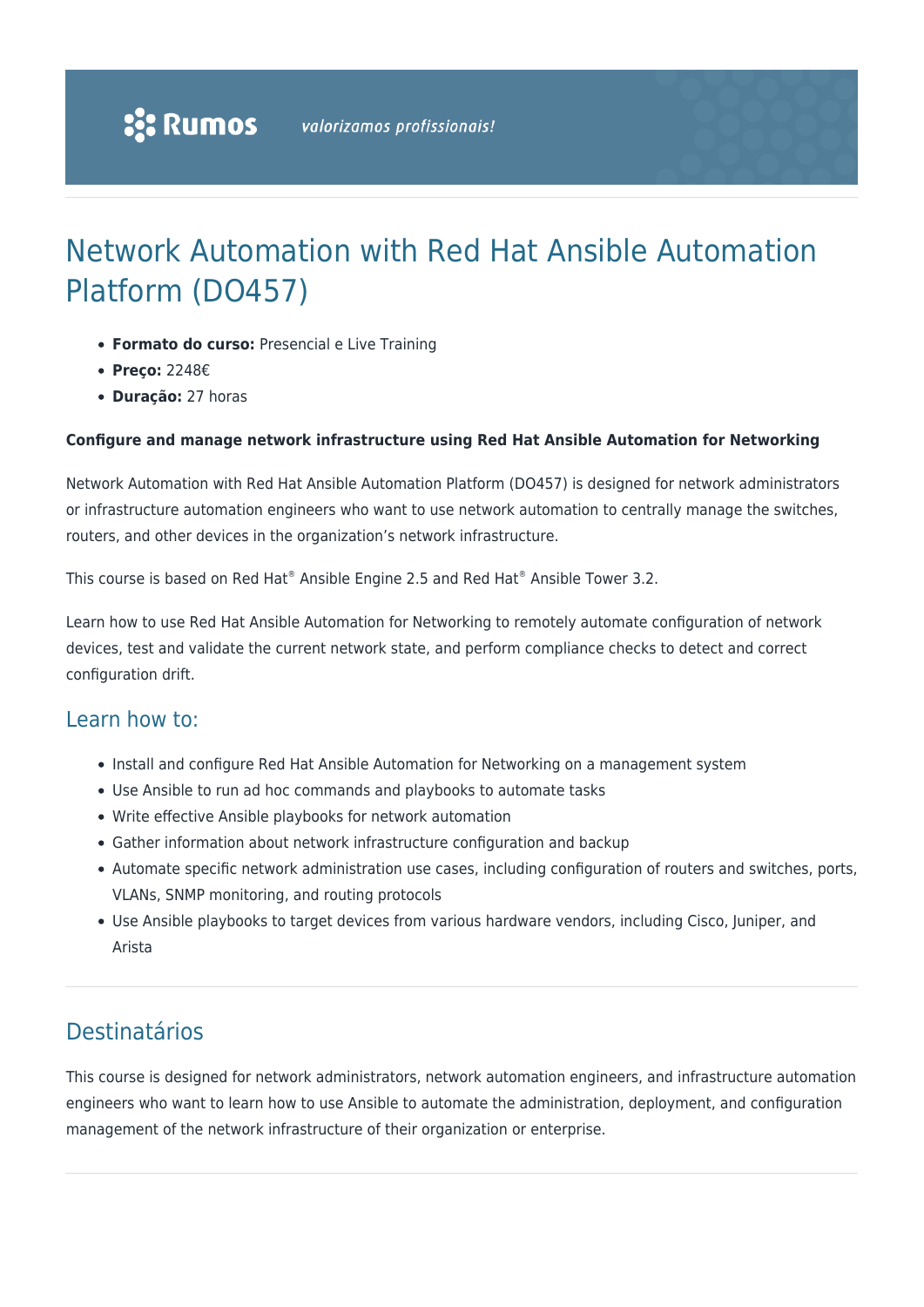# Pré-requisitos

- Experience with network administration, including a solid understanding of TCP/IP, routers, and managed switches
- Familiarity with managing network devices from the command line, preferably with one or more of Cisco IOS, IOS XR, or NX-OS; Juniper JUNOS; Arista EOS; or VyOS
- You will work with text files and run commands in a Red Hat Enterprise Linux environment. A working knowledge of Linux, including how to edit text files and run commands from the shell, and how to use SSH to log in to remote systems
- Knowledge equivalent to [Red Hat System Administration I \(RH124\)](https://rumos.pt/curso/red-hat-system-administration-i-rh124-presencial-com-live-training/) or better is recommended
- Prior Ansible knowledge is not required

# **Objectivos**

#### **Impact on the organization**

This course is intended to develop the skills needed to use Red Hat Ansible Automation for Networking to implement a network automation solution that allows automated and consistent configuration of devices; validation of configuration and detection; remediation of configuration drift; and management of the automation solution. Such a deployment provides a network infrastructure that can be easily managed and rapidly updated even as it scales to a large number of devices. Using this network infrastructure, the organization can save cost, reduce downtime, and limit costly configuration errors.

#### **Impact on the individual**

As a result of attending this course, you will be able to use Red Hat Ansible Automation for Networking to write Ansible playbooks and launch them to manage the routers, switches, and other devices in your network infrastructure. You will have experience with using Ansible to automate several common use cases and have a basic understanding of how to write playbooks that can target devices made by different network hardware vendors supported by Red Hat Ansible Automation.

### Programa

### **Deploy Ansible**

Install Ansible and create Ansible inventories.

### **Run commands and plays**

Execute ad hoc commands and prepare Ansible playbooks.

### **Parameterize Ansible**

Control tasks with loops and conditions.